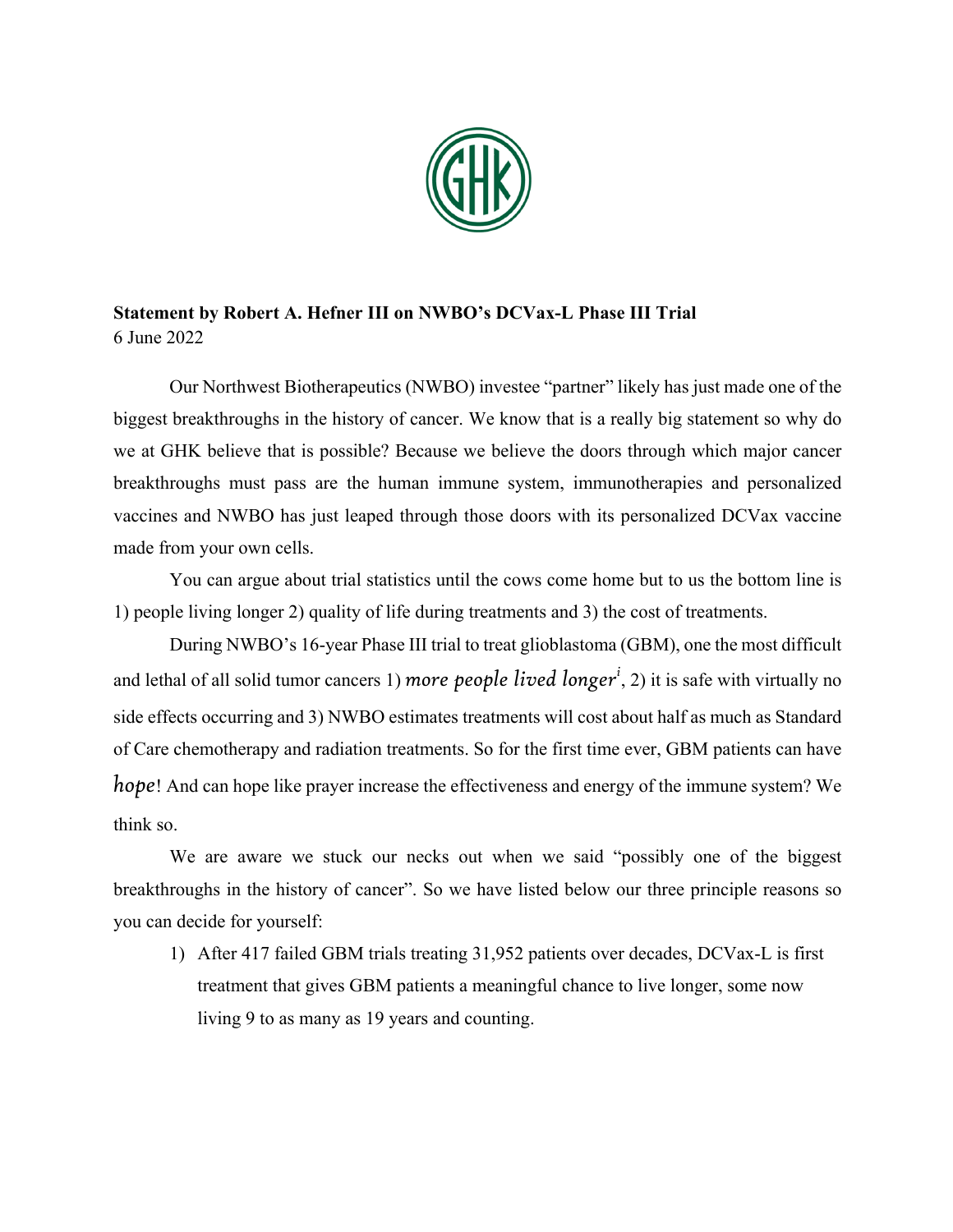Page 2 of 3

- 2) DCVax was conceived and created not for glioblastoma alone but as a personalized tool of your own immune system to defeat all solid tumor cancers and that's 90% of all cancers<sup>ii</sup>.
- 3) Since DCVax's creation NWBO has amassed an enormous rich databank containing masses of information on patients, treatments, and DCVax's use against 15 different solid tumor cancers<sup>iii</sup> that has not yet been analyzed by artificial intelligence (AI). We believe that in the near future when these vast amounts of data and information are teamed with AI and some of the world's leading scientists and doctors that future generations of DCVax vaccines and protocols will experience great leaps forward in effectiveness at lower and lower costs for 90% of all cancers.

So to sum up, we believe NWBO with its DCVax immunotherapy personalized vaccines has leaped through the doors and will play a vital role in humanities great drive to defeat cancer once and for all.

## **Trial Results**

| Landmark survival rate (%) in nGBM measured from the date of randomisation (3 months after<br>surgery) |                   |                  |                             |  |
|--------------------------------------------------------------------------------------------------------|-------------------|------------------|-----------------------------|--|
|                                                                                                        | External (N=1366) | DCVax®-L (N=232) | <b>Comparative increase</b> |  |
| 36 months                                                                                              | 15.5%             | 20.2%            | 130%                        |  |
| 48 months                                                                                              | 9.9%              | 15.7%            | 159%                        |  |
| 60 months                                                                                              | 5.7%              | 13.0%            | >228%                       |  |

These tables reflect another way of showing the survival "tail" in nGBM and rGBM:

| Landmark survival rate (%) in rGBM measured from the date of recurrence |                  |                     |                             |  |
|-------------------------------------------------------------------------|------------------|---------------------|-----------------------------|--|
|                                                                         | External (N=640) | $DCVax^*$ -L (N=64) | <b>Comparative increase</b> |  |
| 6 months                                                                | 64.0%            | 90.6%               | 142%                        |  |
| 12 months                                                               | 30.8%            | 54.1%               | 175%                        |  |
| 18 months                                                               | 15.9%            | 31.8%               | 200%                        |  |
| 24 months                                                               | 9.6%             | 20.7%               | 215%                        |  |
| 30 months                                                               | 5.1%             | 11.1%               | 217%                        |  |

6305 Waterford Blvd., Suite 470 Oklahoma City, OK 73118-1116 USA t: (405) 858-9800 f: (405) 858.9898 www.ghkco.com